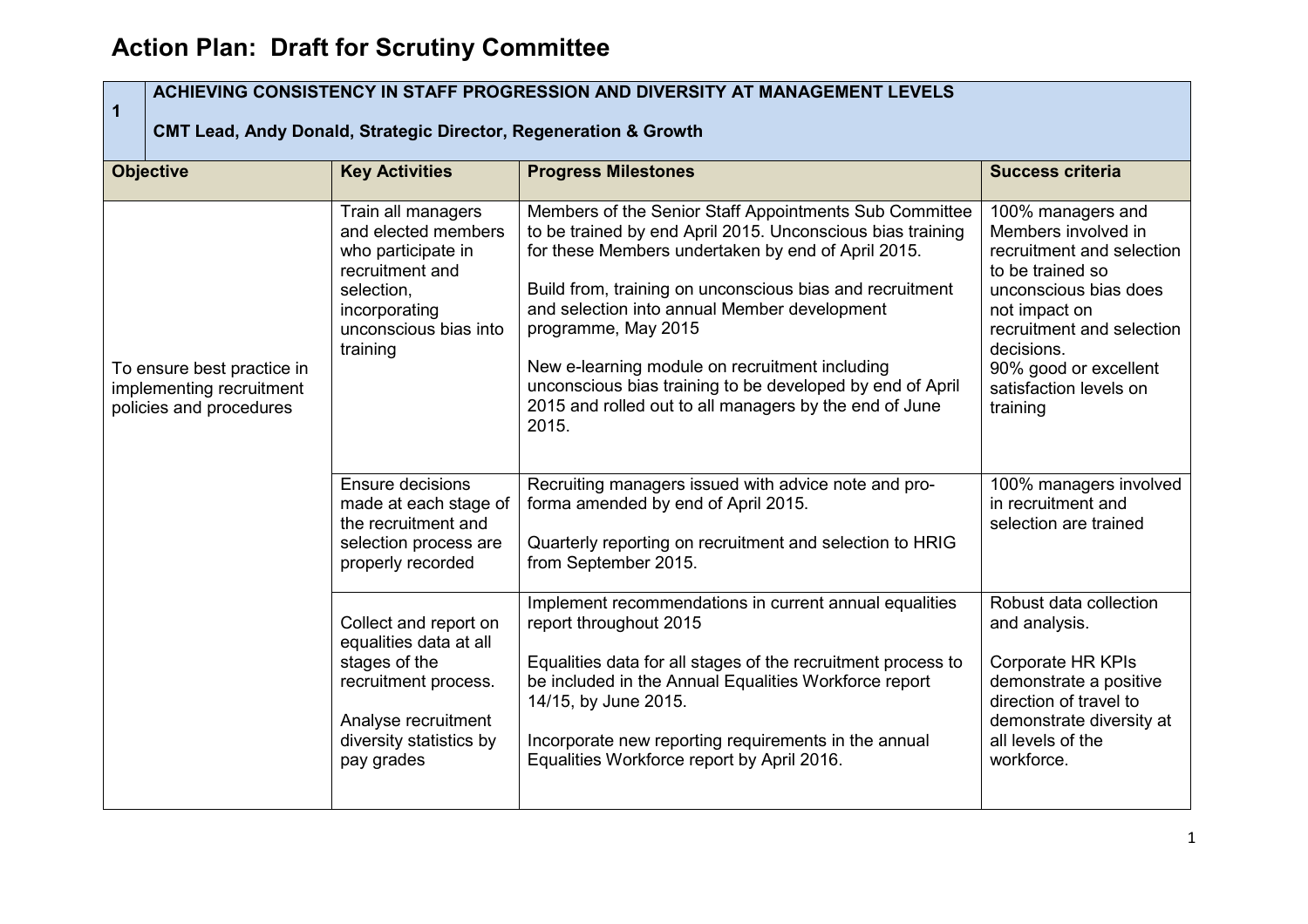| To ensure best practice in<br>implementing HR polices | Ensure consistent<br>application of HR<br>policies and<br>procedures and<br>adherence to them by | Guidance on the role of DMTs in respect of workforce and<br>equalities to be developed by end of April.<br>Quarterly reporting to DMTs on departmental compliance<br>with HR policies and procedures commencing May 2015. | Achievement of IiP Gold<br>level<br>Low level of tribunals<br>and success in                                                       |
|-------------------------------------------------------|--------------------------------------------------------------------------------------------------|---------------------------------------------------------------------------------------------------------------------------------------------------------------------------------------------------------------------------|------------------------------------------------------------------------------------------------------------------------------------|
|                                                       | managers.                                                                                        | Annual report with recommendations for improvement                                                                                                                                                                        | defending them<br>Evidence of monthly                                                                                              |
|                                                       |                                                                                                  | produced in October 2015 and reported to HRIG.                                                                                                                                                                            | case management<br>meetings                                                                                                        |
|                                                       |                                                                                                  | Review of progress to achieve IiP Gold to CMT April 2015<br>Achievement of IIP Gold level December 2015.                                                                                                                  | Evidence of senior<br>management<br>engagement in<br>employment tribunal<br>cases and other complex<br>employee relations<br>cases |
|                                                       |                                                                                                  | Monthly case management reviews with HR and Legal<br>April 2015 onwards.                                                                                                                                                  |                                                                                                                                    |
|                                                       |                                                                                                  | As routine, meetings with relevant strategic and<br>operational directors, HR Director and legal to consider all<br>complex employee relations cases and potential<br>employment tribunals                                |                                                                                                                                    |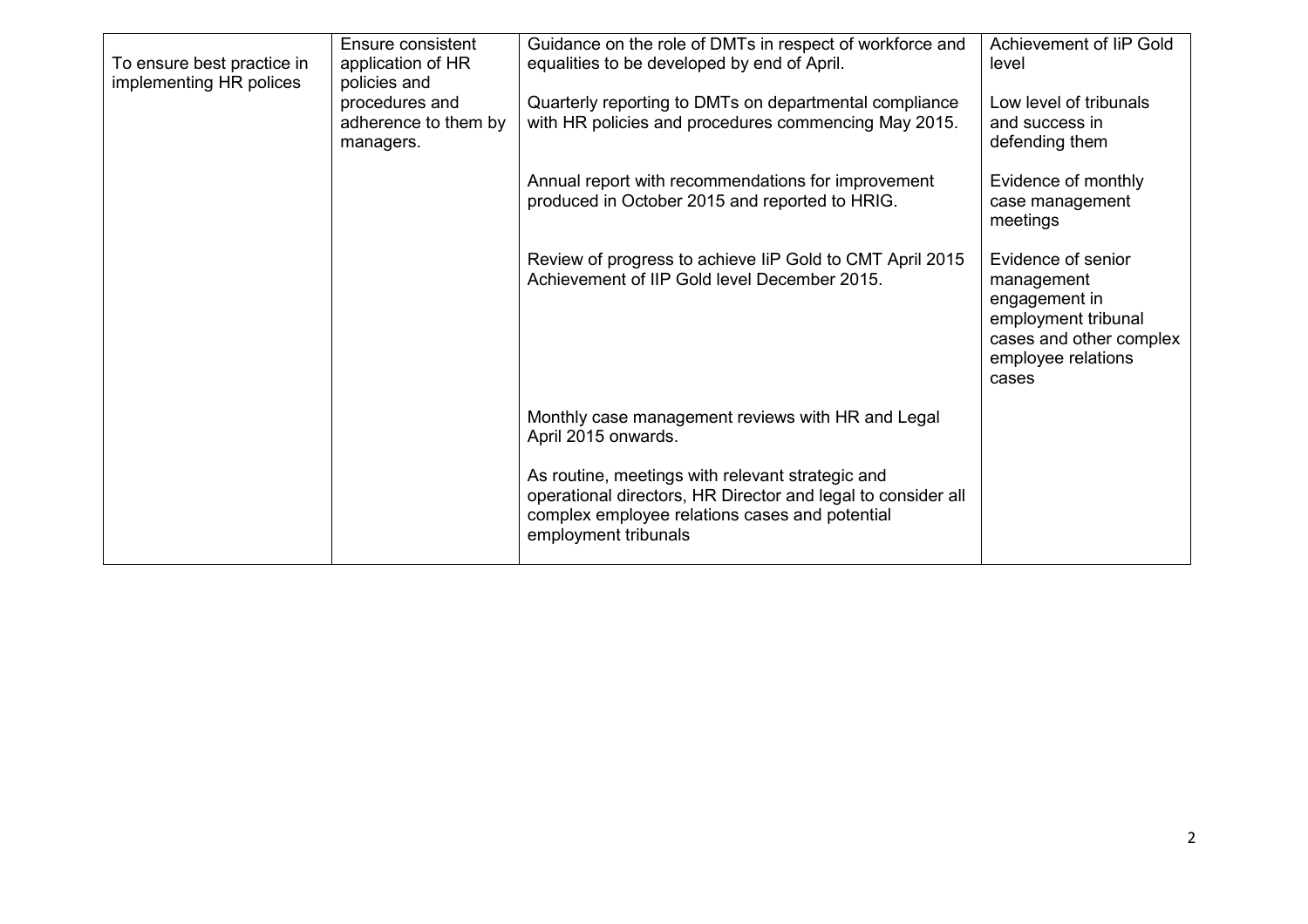| To ensure there is a<br>creative approach to the<br>development of talent &<br>leadership | Develop a leadership<br>development<br>programme for staff<br>from under-<br>represented groups to<br>support promotion into<br>senior manager posts<br>Prepare a report<br>establishing how to<br>identify talent<br>internally in a<br>structured way. | Programme developed by May 2015 and agreed by HRIG,<br>TUs and CMT by June 2015.<br>Participants identified and programme rolled out between<br>September 2015 and March 2016.<br>Programme evaluated April 2016.<br>Report prepared for December 2015, incorporating<br>feedback from IiP Gold Assessment<br>Recommendations rolled out by April 2016. | Minimum of 90%<br>satisfaction rating from<br>all participants.<br>Increasing proportion of:<br><b>BAME</b> senior managers;<br>I female senior<br>managers; disabled<br>senior managers.<br>Managers are supported<br>in ensuring that staff are<br>linked to and benefit from<br>development<br>opportunities and<br>support required to<br>progress. |
|-------------------------------------------------------------------------------------------|----------------------------------------------------------------------------------------------------------------------------------------------------------------------------------------------------------------------------------------------------------|---------------------------------------------------------------------------------------------------------------------------------------------------------------------------------------------------------------------------------------------------------------------------------------------------------------------------------------------------------|---------------------------------------------------------------------------------------------------------------------------------------------------------------------------------------------------------------------------------------------------------------------------------------------------------------------------------------------------------|
| To support the<br>development of under<br>represented groups                              | Introduce innovative<br>coaching and<br>mentoring<br>arrangements,<br>including a diversity<br>mentoring programme<br>to support under-<br>represented groups<br>and reverse<br>mentoring<br>arrangements                                                | New programme developed and agreed by HRIG, TUS<br>and CMT by May 2015.<br>New policy rolled out by from June 2015.<br>Build diversity mentoring and coaching arrangements into<br>the BAME senior management development programme<br>from September 2015<br>Pilot reverse mentoring scheme from September 2015 and<br>review in July 2016             | 100% new senior<br>managers have mentors<br>100% apprentices and<br>national graduates have<br>mentors<br>Staff participate in<br>reverse mentoring and<br>the pilot is well reviewed.<br>Upper quartile staff<br>satisfaction levels on<br>staff and management<br>development in staff<br>survey                                                      |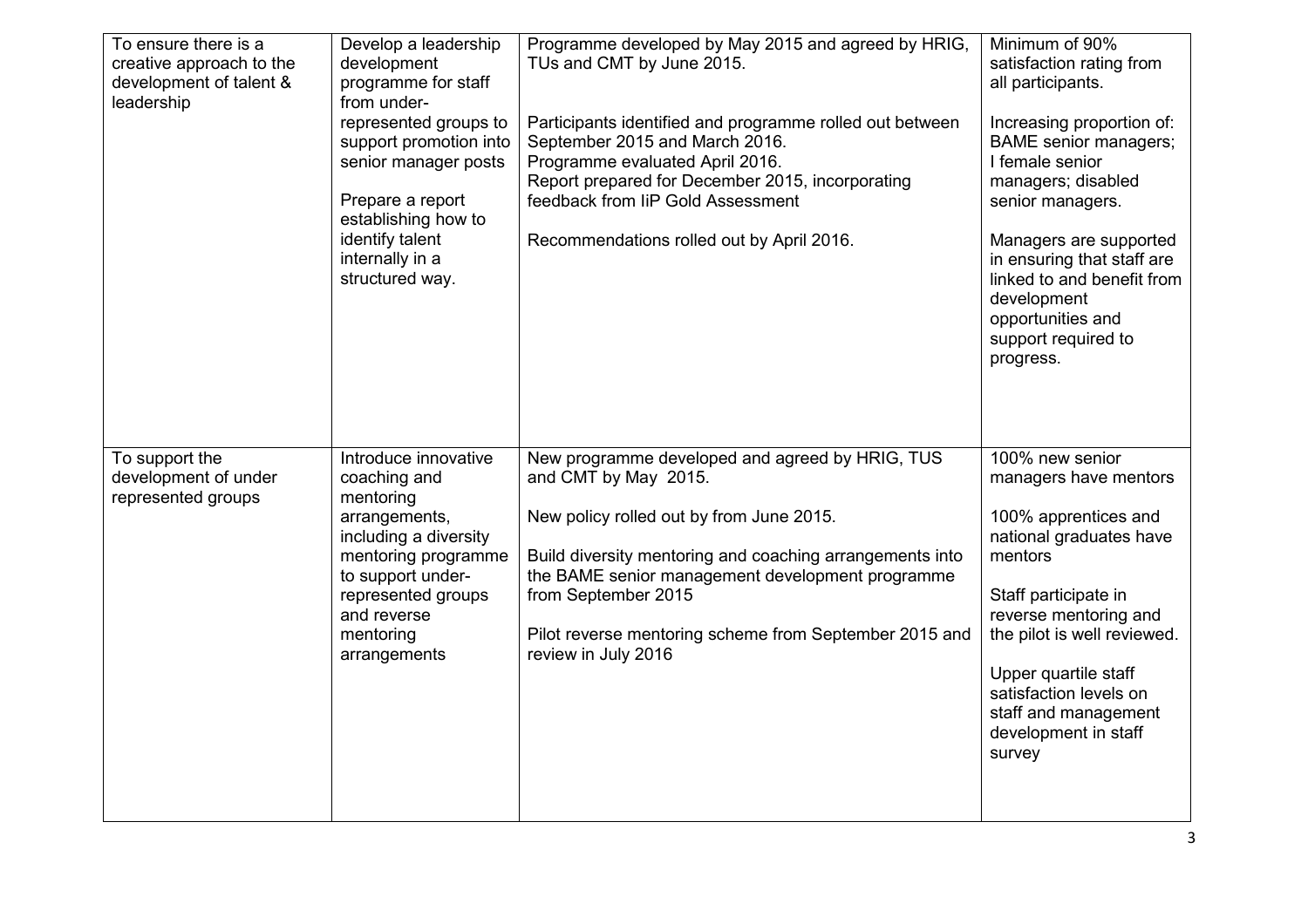|                                                                                                                                        | Evaluate the<br>effectiveness of the<br>current apprentice<br>programme establish<br>improvements                                                                     | External review of apprentice programme undertaken by<br>end of April 2015 and recommendations implemented by<br>June 2015.<br>Review to incorporate focus group with apprentices to<br>capture views about programme and opportunities for<br>them to continue their career within Brent. | Internal schemes to grow<br>our own future workforce<br>are solid and effective.<br>Brent in top quartile for<br>number of apprentices in<br>London Councils. |
|----------------------------------------------------------------------------------------------------------------------------------------|-----------------------------------------------------------------------------------------------------------------------------------------------------------------------|--------------------------------------------------------------------------------------------------------------------------------------------------------------------------------------------------------------------------------------------------------------------------------------------|---------------------------------------------------------------------------------------------------------------------------------------------------------------|
| To review and refresh the<br>apprenticeship and<br>graduate schemes so they<br>are high quality<br>programmes leading to<br>employment | Review and improve<br>the internal<br>arrangements in place<br>for the management<br>of the National<br>Graduate<br>Development<br>Programme for Local<br>Government. | Review and agree changes to the Graduate Programme<br>by June 2015.<br>Roll out improved internal management arrangements of<br>programme in advance of new intake in September 2015.                                                                                                      | Support to reduced<br>unemployment within the<br>borough.<br>95% satisfaction with<br>Brent graduate<br>programme.<br>95% graduates get jobs<br>in Brent      |
|                                                                                                                                        | Introduce a local<br>graduate development<br>programme to<br>complement the<br>national scheme.                                                                       | Proposals considered and agreed by October 2015 and<br>rolled out in January to attract graduates graduating in<br>June 2016.                                                                                                                                                              | Graduates more<br>reflective of the<br>community                                                                                                              |
|                                                                                                                                        | Ensure all staff have<br>updated their<br>equalities profile on<br>Oracle.<br>Review equality<br>reporting categories.                                                | Ongoing campaign to encourage staff and managers to<br>update equality profile on Oracle to increase reporting<br>levels for all equalities reporting data.<br>DRIG to monitor quarterly.                                                                                                  | 100% equalities profile<br>reporting on Oracle<br>Achievement of                                                                                              |
| To engage council staff in<br>developing workforce<br>strength and diversity.                                                          | Consider<br>implementing<br>indicative, non binding<br>targets for recruitment<br>under-representative<br>groups at senior<br>levels.                                 | Review KPIs for recruitment of under-represented groups<br>at a senior level by June 2015.<br>Consider report at CMT by October and then at GP<br>Committee by December 2015.                                                                                                              | corporate KPIs for<br>recruitment to under<br>represented areas at a<br>senior level.                                                                         |
|                                                                                                                                        | Collect feedback<br>during Induction<br>regarding experience<br>of recruitment<br>process.                                                                            | Feedback reported quarterly to CMT from July 2015.<br>Annual report on recruitment incorporates experience of<br>new employees, from September 2015.                                                                                                                                       |                                                                                                                                                               |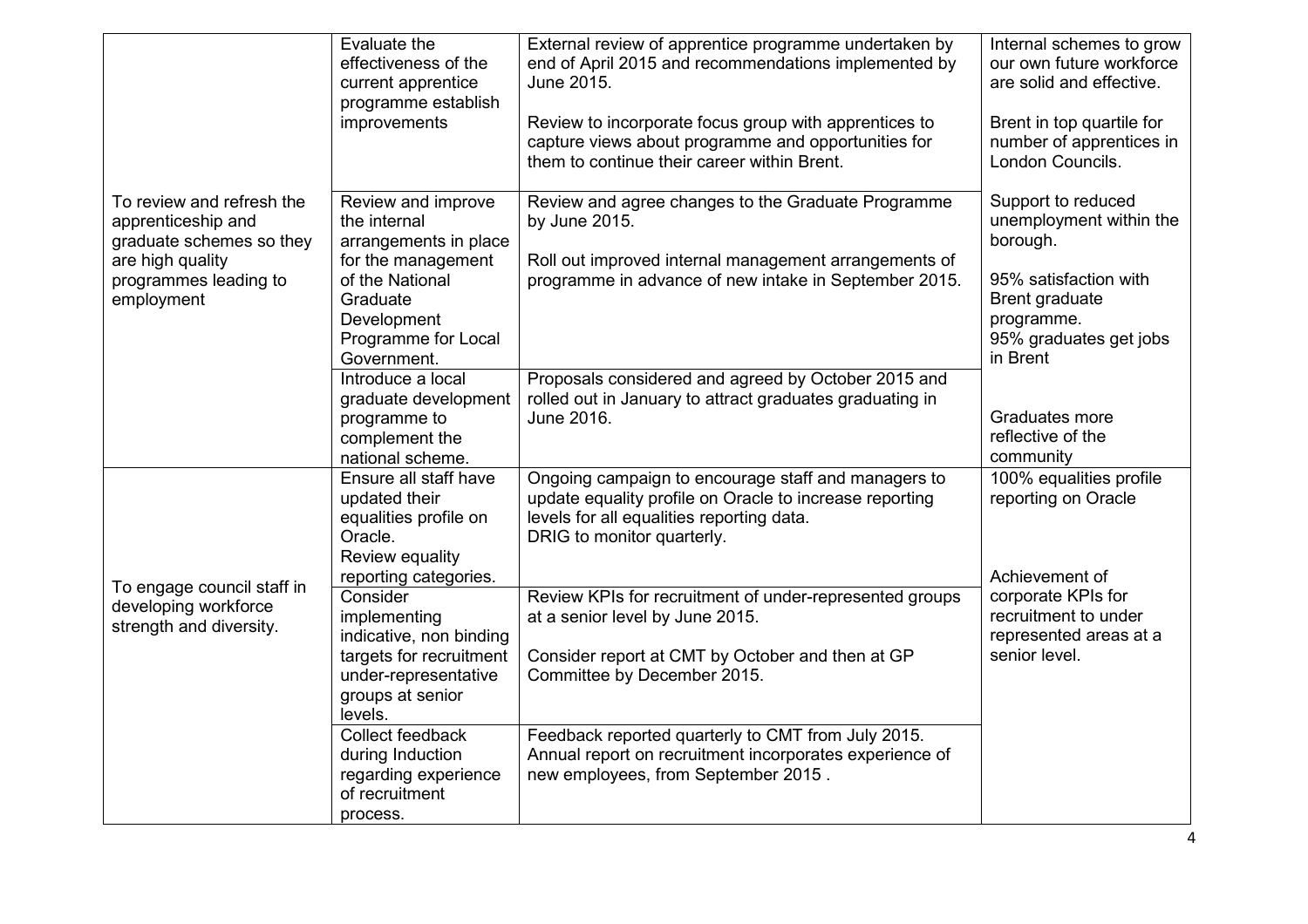## **2**

## **ACHIEVING EXCELLENCE IN EMPLOYMENT POLICIES**

## **CMT Lead, Cara Davani, Director of HR and Administration**

| <b>Objective</b>                                                                                                                                                   | <b>Key Activities</b>                                                  | <b>Progress Milestones</b>                                                                                                                                                                                                                                                                                                                                                                                                                                                                                                            | <b>Success criteria</b>                                                                                                                                                                                                                                             |
|--------------------------------------------------------------------------------------------------------------------------------------------------------------------|------------------------------------------------------------------------|---------------------------------------------------------------------------------------------------------------------------------------------------------------------------------------------------------------------------------------------------------------------------------------------------------------------------------------------------------------------------------------------------------------------------------------------------------------------------------------------------------------------------------------|---------------------------------------------------------------------------------------------------------------------------------------------------------------------------------------------------------------------------------------------------------------------|
| To ensure Brent's Human<br>Resources policies and<br>procedures reflect best<br>practice so managers are<br>supported well in leading<br>and managing their teams. | Review and update<br>policies in accordance<br>with LGA feedback       | Consider and make minor policy changes by the middle of<br>March 2015.<br>Revise Code of Conduct by end of April 2015.<br>Provide a written explanation where an LGA<br>recommendation is not being implemented by the end of<br>April 2015.<br>Consult with trade unions and HRIG on proposed changes<br>by end of March 2015.<br>Agree minor policy changes with CMT & Lead Member by<br>end of April 2015.<br>Revise the recruitment policy by end of April 2015 to<br>stipulate all managers must be trained before interviewing. | 100% managers<br>complete Brent Manager<br><b>Essential training</b><br>100% managers who<br>undertake investigations<br>are trained in disciplinary<br>and grievance<br>investigations<br>Number of employment<br>tribunals is low against<br>benchmarked councils |
|                                                                                                                                                                    | Review the equality<br>analyses of HR<br>policies every three<br>years | Publish revised policies on intranet by end of April 2015.<br>Communicate changes to policies to staff and managers<br>by end of April 2015.<br>First review to be undertaken in June 2015                                                                                                                                                                                                                                                                                                                                            | (benchmarks TBA) and<br>ET cases are<br>successfully defended<br><b>HR KPIs achieved</b><br>100 % Adherence to<br>procedures and timelines<br>in HR policies                                                                                                        |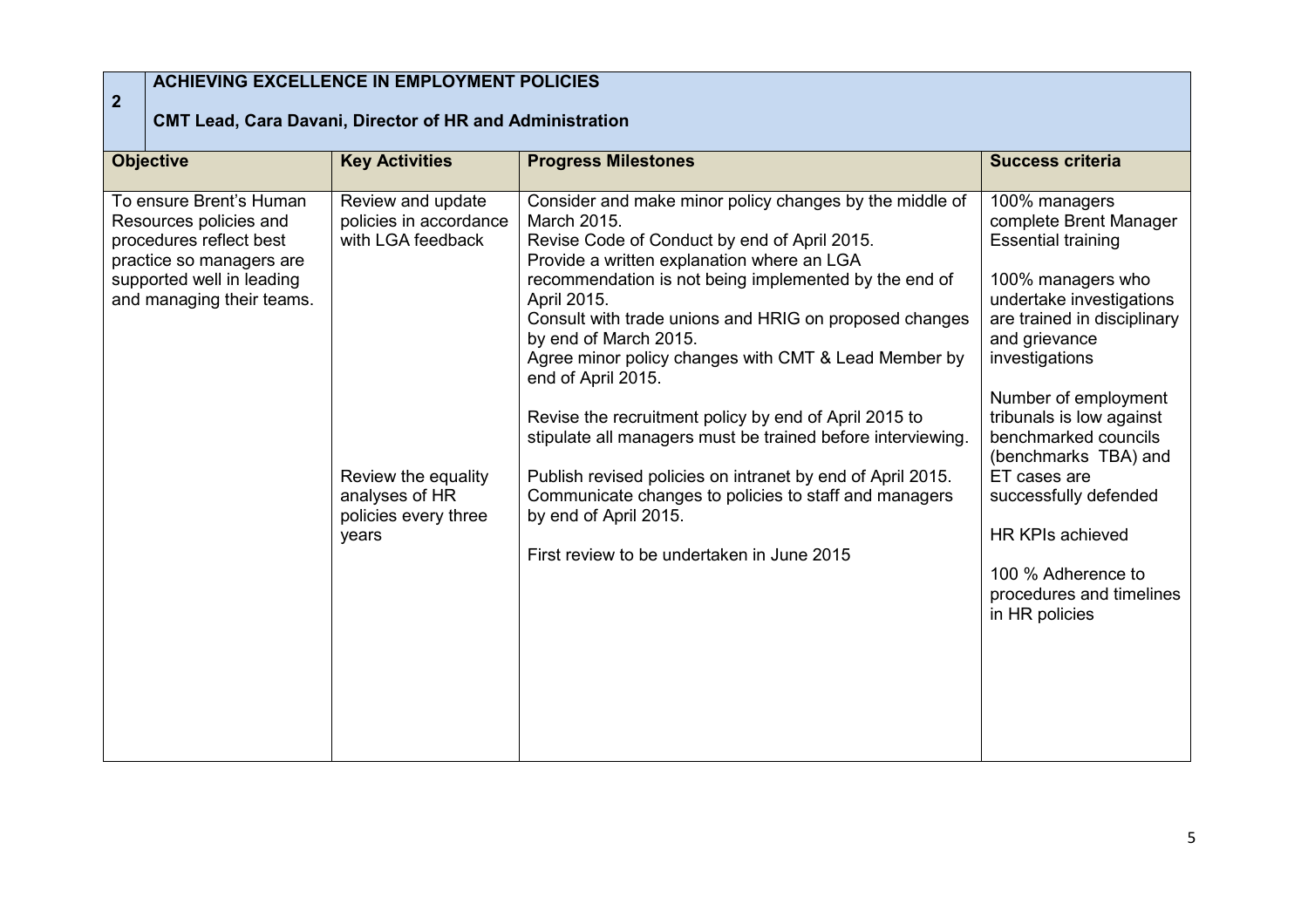| $\overline{3}$ | ACHIEVING EXCELLENCE IN EMPLOYMENT AND MANAGEMENT PRACTICE<br><b>CMT Lead, Phil Porter, Strategic Director, Adult and Social Care</b>                                                                    |                                                                                        |                                                                                                                                                                                                                                                                                                                                                                                                                    |                                                                                                                             |  |
|----------------|----------------------------------------------------------------------------------------------------------------------------------------------------------------------------------------------------------|----------------------------------------------------------------------------------------|--------------------------------------------------------------------------------------------------------------------------------------------------------------------------------------------------------------------------------------------------------------------------------------------------------------------------------------------------------------------------------------------------------------------|-----------------------------------------------------------------------------------------------------------------------------|--|
|                | <b>Objective</b>                                                                                                                                                                                         | <b>Key Activities</b>                                                                  | <b>Progress Milestones</b>                                                                                                                                                                                                                                                                                                                                                                                         | <b>Success criteria</b>                                                                                                     |  |
|                | To establish a more<br>coherent competency<br>framework for the Council<br>which defines clearly<br>different behaviours and<br>personal skills that<br>determine how all staff<br>should do their jobs. | Produce a new<br>competency<br>framework and embed<br>it in the work of the<br>Council | Develop a framework setting out a set of revised staff<br>competencies by July 2015.<br>Review our approach to bullying and harassment and<br>ensure best practice is captured in the revised<br>competencies.<br>Ensure relevant policies recognise the requirement to be<br>competency based by September 2015.<br>Device a training programme that supports the framework<br>for implementation from July 2015. | All recruitment and<br>selection reflects the<br>competencies<br>framework.<br>100% appraisals reflects<br>the competencies |  |
|                | To ensure the views of staff<br>are used to shape the                                                                                                                                                    | Establish bi-annual<br>staff survey                                                    | Staff survey designed and undertaken by March 2016.<br>Results analysed and fed into the new Corporate Plan                                                                                                                                                                                                                                                                                                        |                                                                                                                             |  |
|                | development of the Council                                                                                                                                                                               | Organise a series of<br>regular focus groups<br>with different staff<br>groups.        | Programme of focus groups for BAME staff, disabled staff,<br>women and LGBT staff agreed by DRG by June 2015<br>Focus group on recruitment and selection arrangements<br>undertaken by June 2015 and any recommendations<br>incorporated into annual report to CMT in September<br>2015.<br>Other focus groups underway by September 2015 and<br>outcomes reported to DRG on a quarterly basis from                |                                                                                                                             |  |
|                | To ensure excellence in our<br>approach to disabled stafff                                                                                                                                               | Develop guidance for<br>managers on<br>reasonable                                      | December 2015.<br>Guidance for managers on reasonable adjustments<br>agreed by DRG, HRIG and TUs and rolled out by June<br>2015.                                                                                                                                                                                                                                                                                   |                                                                                                                             |  |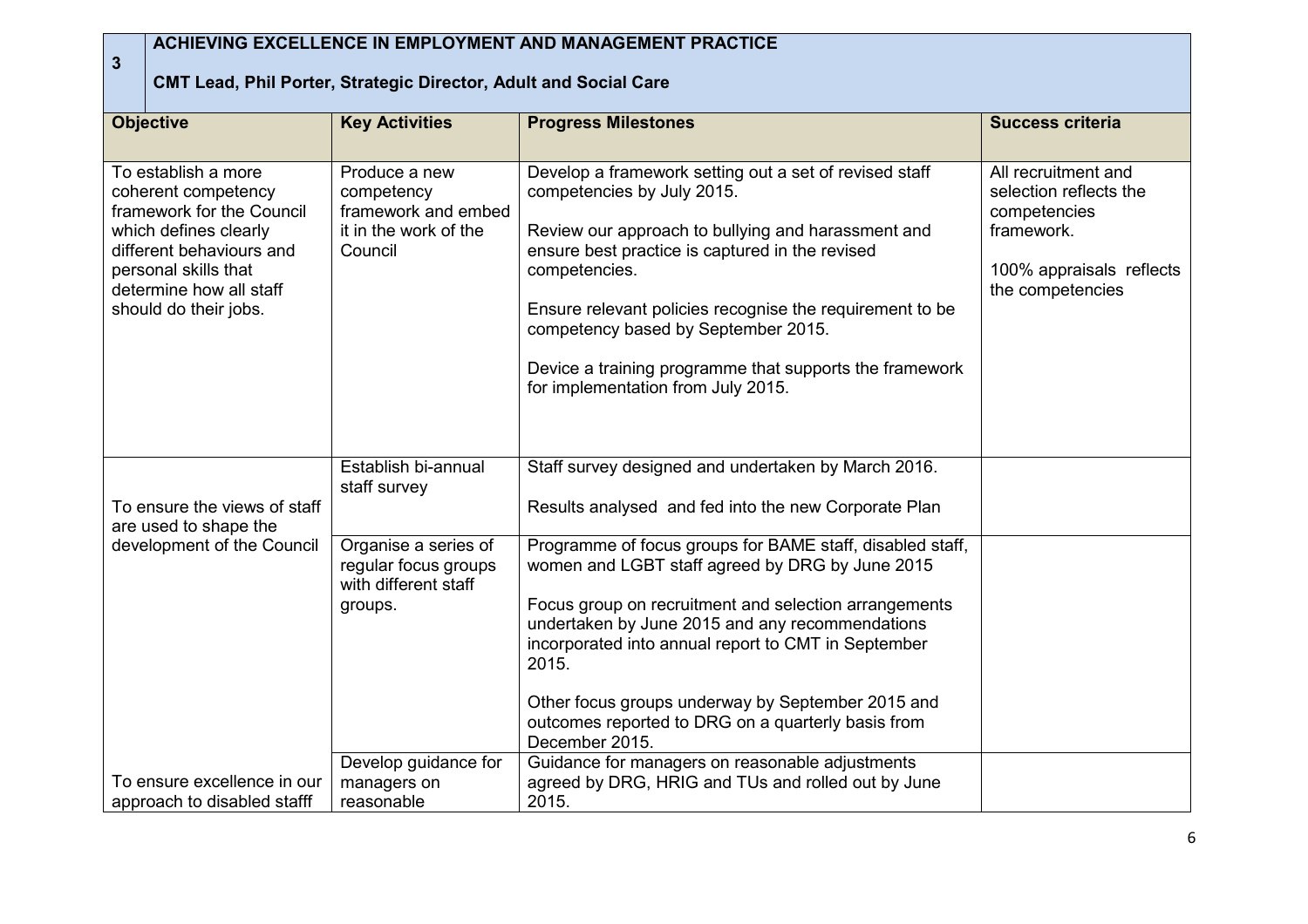|                                                                       | adjustments for<br>disabled staff.                                                                                                                                                                                     | Clarify the Council's approach to medical appointments for<br>disabled staff by end of April 2015                                                                                                                                                                                                                                                                                  |                                                                                                                                     |
|-----------------------------------------------------------------------|------------------------------------------------------------------------------------------------------------------------------------------------------------------------------------------------------------------------|------------------------------------------------------------------------------------------------------------------------------------------------------------------------------------------------------------------------------------------------------------------------------------------------------------------------------------------------------------------------------------|-------------------------------------------------------------------------------------------------------------------------------------|
| To achieve excellence in<br>employment and                            | Undertake an Equal<br>pay audit                                                                                                                                                                                        | Equal pay audit undertaken by end of March 2015 and<br>recommendations reported to DRG by April 2015 with any<br>agreed action underway by May 2015                                                                                                                                                                                                                                | 100% staff are being<br>paid equal pay for work                                                                                     |
| management practice                                                   | CMT & DMTs to<br>consider equalities<br>and workforce issues<br>on a more regular<br>basis.                                                                                                                            | Quarterly equalities and HR updates to CMT and DMTs<br>commencing in May 2015.                                                                                                                                                                                                                                                                                                     | of equal value                                                                                                                      |
|                                                                       | Review equalities<br>data on a regular<br>basis and oversee<br>implementation of HR<br>and equalities action<br>plan.                                                                                                  | Quarterly reporting to DRG on a core set of equalities data<br>from September 2015.<br>Quarterly monitoring of the roll out of the HR and equalities<br>action plan by DRG and HRIG, commencing in May 2015.<br>Member monitoring of the Plan through GP Committee<br>beginning September 2015.                                                                                    |                                                                                                                                     |
| To ensure learning from<br>practice is used to improve<br>performance | Implement a<br>systematic approach<br>to learning from<br>internal discipline,<br>grievance (including<br>bullying and<br>harassment),<br>capability procedures<br>and employment<br>tribunals.                        | Process for review developed and agreed by HRIG by end<br>of March 2015 and CMT in April.<br>Roll out new review arrangements from May 2015.<br>Monthly case management meetings with HR and Legal<br>commencing April 2015<br>Ad hoc meetings with relevant director, HR and Legal on<br>Employment Tribunals, commencing April 2015<br>Regular reports to CMT beginning May 2015 | Number of employment<br>and tribunals low against<br>comparator boroughs<br>and success high in<br>employment tribunal<br>outcomes. |
|                                                                       | Develop an annual<br>report highlighting the<br>learning from the<br>implementation of the<br>Council's policies on<br>discipline, grievance<br>and capability as well<br>as the learning from<br>employment tribunals | Report on progress quarterly to CMT commencing in May<br>as part of the HR report, including systematic 'by<br>exception' reporting on compliance with policies.<br>Annual analysis on findings of exit interviews to be<br>considered by HRIG in April 2015 and incorporated into<br>HR annual report 2016.                                                                       | Better employee<br>management practice<br>and stronger<br>understanding of<br>employee perceptions                                  |